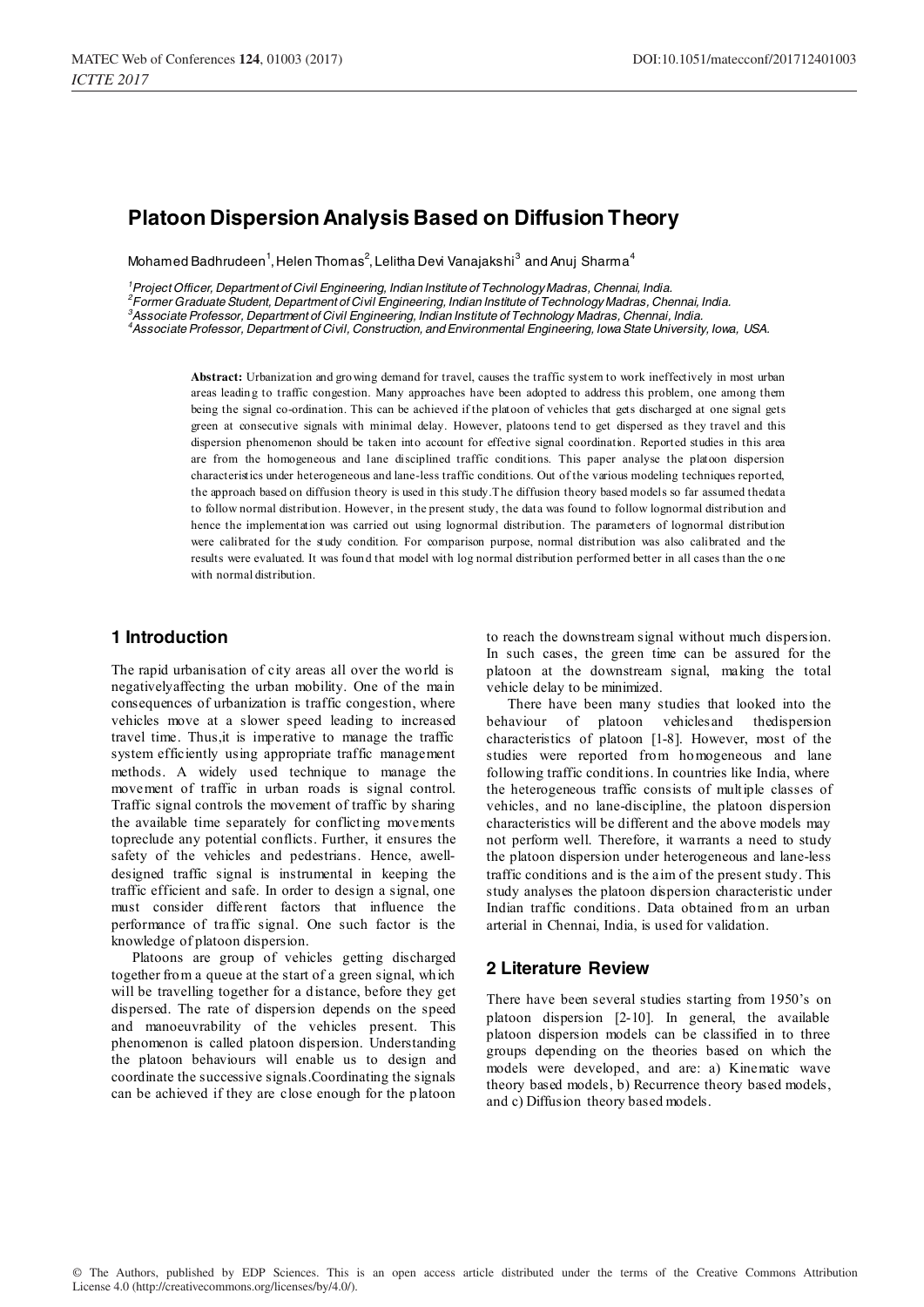Kinematic wave theory models was first proposed by Lighthill and Whithman[3], which assumed a functional relationship between flow (q), concentration (k), and distance (x) along the road[11]. Additionally, the shock waves experienced in the traffic is considered to be more "kinematic" than "dynamic". Geroliminis and Skabardonis [12] combined kinematic wave theory model with Markov theory to develop an analytical model that could be used to estimate platoon dispersion. Ng et al. [13] proposed an integration of Rakha vehicle dynamics model and LWR model to estimate the arrival profile of platoons on signalized intersections. Seddon [11] observed that application of Kinematic theory to platoon dispersion needs information about speed-density relationship, making it less suitable for real time applications.

One of the most popular recurrence theorybased model was proposed by Robertson [1]. In Robertson's model, the platoon dispersion was explained by flow profiles observed at different points. The downstream flow profiles are estimatedusing the upstream flow profile and the dispersion characteristics. Studies conducted by Lam [14] and Seddon [15] concluded that platoon data predicted by Robertson's model gave predictions closer to the actual values. Similarly, Tarnoff and Parsonson [16] reported good performance of Robertson's model.Fernandez et al.[17] pointed out that even with limitedfield data,Robertson's model has the ability to represent the reality at a reasonable level of accuracy.

The first platoon dispersion model based on diffusion theory was proposed by Pacey [2]. Pacey'smodel assumedthat the vehicles speed isconstant and distributed normally, which is critical to predict downstream flow profile [18].The assumption in Pacey's model makes it apt for application in steady state traffic condition [19]. Many other studies have used Pacey's model using the same assumption [6, 18, 20-22]. Pacey's model has broad applicability in modelling speed distribution, and was shownto be accurate under road conditions without any side interferences [6]. Wang et al.[23] proposed a nontransformation normal distribution based platoon dispersion model. Wei et al.[24]assumed that the platoon speed follows a truncated normal distribution, andthe expected number of vehicles at the downstream wascalculated. Further, differentstudiesvalidated the accuracy of the Pacey's model by assuming the platoon speeds followed truncated normal distributions [25], log normal distribution [26], truncated Gaussian mixture distribution [27], and truncated mixed phase distribution [28].Dhamaniya and Chandra [29] reported that speeds of vehicles following normal distribution may not be always true under mixed traffic.

Based on the above review, it is clear that not much research has been reportedon platoon dispersion characteristics under heterogeneous and lane-less traffic conditions. The applicability and accuracy of the existing models might not hold if the models were to be used under such condition [30]. The present study is one of the first such studies toanalysethe platoon dispersion process under heterogeneous and lane-less traffic condition based on diffusion theory models.

#### **3 Data Collection**

An urban road stretch in Chennai, India was chosen for this study. The stretch contains a T-intersection that connects Sardar Patel road and Rajiv Gandhi Salai. The distance of the whole stretch, starting from Madhya Kailash (MK), is nearly 2 km. At the other end of the stretch is the Tidel park intersection. Each direction has 3 lanes with lane width of 3.5m each. A schematic of the study stretch is shown in Figure 1.



**Figure 1.** Schematic sketch of Study Site showing downstream data collection locations

Traffic flow observed on this stretch was around 100,000 vehicles per day. The vehicles flowing out from the Madhya Kailash intersection in the southbound direction were considered for analysis. Data were collected using video cameras installed at four locations, Madhya Kailash (MK), I Foot over bridge (I FOB), II Foot over bridge (II FOB), and III Foot over bridge (III FOB).Data included the type of vehicle that crosses the reference point, and time of crossing. Vehicles were classified into4 categories: Two-wheelers (2Ws), Threewheelers (3Ws), Light Motor vehicles (LMVs) that included passenger cars, and light commercial vehicles, and Heavy Motor Vehicles (HMVs), which were mainly buses and trucks. Four days data were collected during three one-hourperiods: 6:30 to 7:30 a.m., 7:30 to 8:30 a.m., and 2:45 to 3:50 p.m. Data were collected during off-peak traffic condition to make the data extraction easy, since the data extraction was carried out manually from the recorded videos. Apart from the flow data at four locations, travel time data for the mentioned time periods were collected using Bluetooth sensor. Bluetooth sensors were placed during the same time as the videos being recorded at the four locations to obtain the travel time for each section. The penetration rate for Bluetooth sensors was found to be around 10%.

## **4 Data Analysis**

To start with, the individual vehicle flow data collected were grouped into 5 seconds intervals for all locations and time intervals. The average composition of different classes of vehicles during the study duration was found to be 47%, 41%, 8% and 4% of 2Ws, LMVs, HMVs and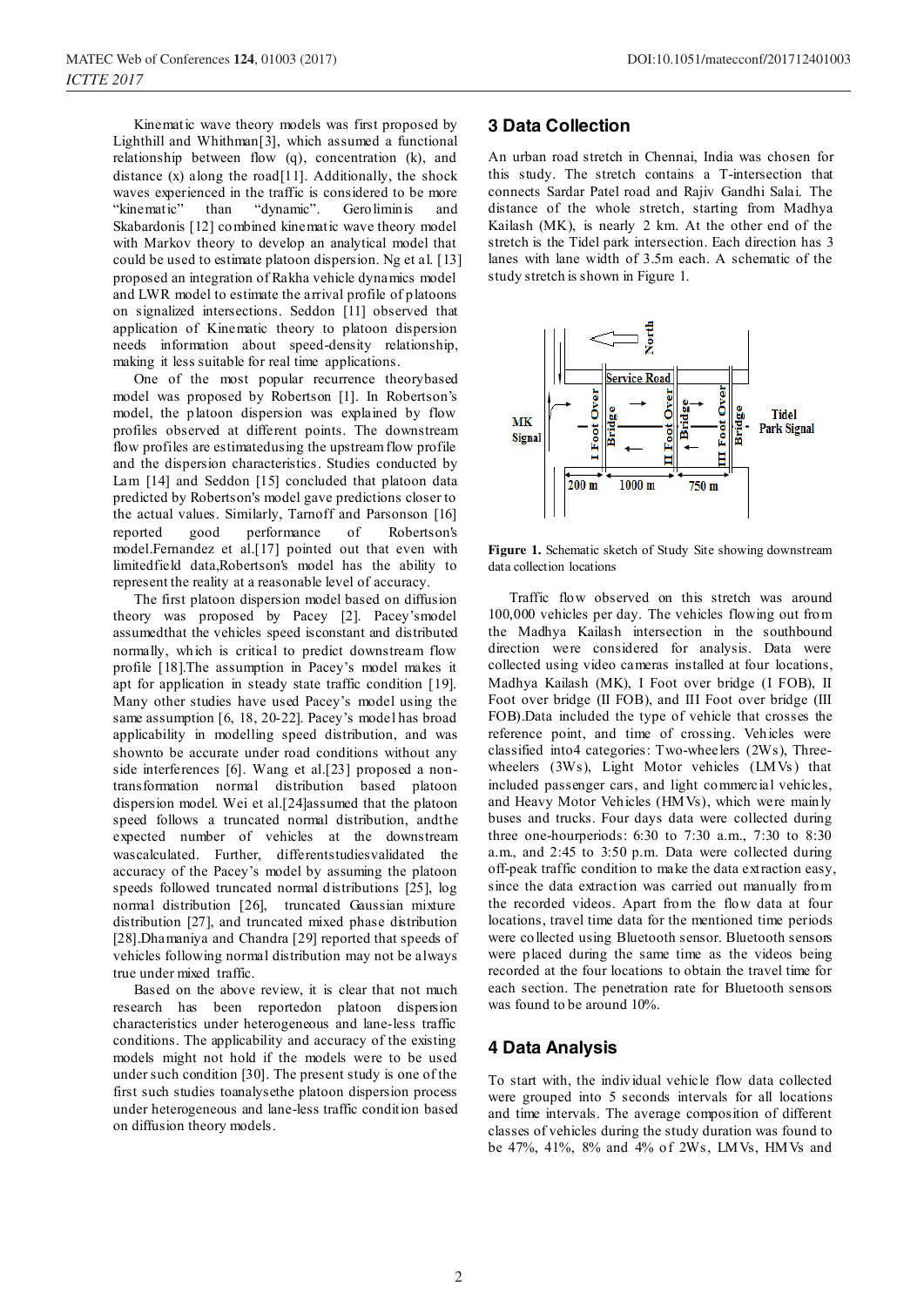3Ws respectively. It can be seen that 2Ws and LMVs constitute majority of the vehicles.Table 1shows the vehicle flows observed during different time intervals.

**Table 1**. Average flow at different locations during different times of day

| Flow at different locations<br>(vehicles/hour) |                      |           |           |  |  |  |
|------------------------------------------------|----------------------|-----------|-----------|--|--|--|
|                                                | Duration of day      |           |           |  |  |  |
| Location                                       | 6.30-7.30            | 7.30-8.30 | 2.45-3.50 |  |  |  |
|                                                | a.m.                 | a.m.      | p.m.      |  |  |  |
| МK                                             | 1852<br>1418<br>2627 |           |           |  |  |  |
| I FOB                                          | 1695                 | 2308      | 3474      |  |  |  |
| II FOB                                         | 1672<br>2245<br>3239 |           |           |  |  |  |
| 1320<br>1685<br><b>III FOB</b>                 |                      |           |           |  |  |  |

Additionally, a preliminary analysis was conducted on the travel time data collected using Bluetooth (BT) sensors to identify the distribution followed. For this, the IFOB to IIFOB section was selected. Bluetooth data at these two points were gathered and sorted. Bluetooth data mainly consists of two important parameters a) Mac ID, and b) Detected time. Mac ID is a unique alphanumeric sequence assigned to the BT enabled electronic devices. Sensor identifies such electronic devices and records the Mac ID and its time of detection. These data is then screened for outliers and they are compared from consecutive locations to calculate traveltime. An algorithm was written in Matlaband the travel time between IFOB to IIFOB was extracted.

Once the travel time data were extracted, different probability distributions namely, Normal, Weibull, Uniform, Log Normal, Logistic, and Exponential were tried.For each distribution, K-S test [31] was carried out to measure the goodness of fit. The significance level  $(\alpha)$ was assumed to be 1%. The K-S test statistic (D) was found and compared with the critical value. Among the different distributions, Log normal was found to fit the travel time data best, followed by Normal distribution. Table 2shows the goodness of fit details. This finding was used in the next stage of analysis.

**Table 2.** Details of the K-S test on fitted distributions

|               | Sample<br>size | Significa<br>nce level<br>$(\alpha)$ | Test<br>Statistic<br>D | Critical<br>Value |
|---------------|----------------|--------------------------------------|------------------------|-------------------|
| Log<br>Normal | 170            | $1\%$                                | 0.07                   | 0.12              |
| Normal        | 170            | $1\%$                                | 0.11                   | 0.12              |

#### **5 Methodology**

In this study, diffusion theory basedplatoon dispersion model [2], is used as the base model and is discussed below.

The rationale behind Pacey's theory is to make use of normal distribution of vehicle speeds to predict arrival of vehicles at downstream locations. It states that if speeds in traffic streams are normally distributed, the dispersion

of corresponding platoons can be described by dispersion in speeds under the following assumptions:

- i. Vehicles travel at constant speed.
- ii. Vehicle speed is independent of platoon position. iii. There is no overtaking.

Pacey derived travel time distribution of vehicles for a road segment from the assumption that the speed of the vehicles follows normal distribution. Once the travel time distribution is derived the vehicles in the downstream location was predicted. Seddon[18]discretizedPacey'scontinuous equation as the flow pattern will not be represented by a continuous curve. The discretized equation was obtained as

$$
q'(t+T) = \sum q(t)p(T), \qquad (1)
$$

where,  $q(t)$  is the flow at upstream location at time *t*, and  $q'(t+T)$  is the flow at downstream location at time  $(t+T)$ .  $p(T)$  is the probability of travel time of *T*. Seddon obtained travel time distribution by assuming that vehicle speed follows normal distribution.However, the actual distribution of travel time need not always be normal and is explored in this study.

As presented in Table 2, the travel time data in the present study followed log normal distribution better than normal distribution. Hence, the above formulation was implemented using log normal distribution instead of normal distribution. Equation 2 shows the probability density function of log normal distribution.

$$
p(T) = \frac{1}{(T)\sigma\sqrt{2\pi}} e^{-1/2\left(\frac{\ln(T) - \mu_{\rm h}}{\sigma_{\rm h}}\right)^2},
$$
 (2)

The parameters for the log-normal distribution are  $\mu_{\text{ln}}$ and  $\sigma_{\text{ln}}$ , which are the mean and standard deviation respectively of the natural logarithm of travel time. Calibration of these parameters were done based onthe lowest RMSE between estimated and actual downstream flow. Different values of parameters were tried  $(\mu_{\text{ln}}$ ranging from 1 to 7 in increments of 0.1 and  $\sigma_{\ln}$ ranging from 0 to 5 in increments of 0.1). The time interval used was 5 seconds. The set of  $\mu_{\text{ln}}$  and  $\sigma_{\text{ln}}$  values that resulted in lowest RMSE was taken as the best-fit values. The calibrated parameter values obtained are shown in Table 3.

**Table 3**. Calibrated values of parameters values obtained by assuming log-normal distribution of travel times

|              |               | MK<br>to I | MK<br>to II | МK<br>to<br>Ш- | I to<br>П | I to<br>Ш | II to<br>Ш |
|--------------|---------------|------------|-------------|----------------|-----------|-----------|------------|
| 6.30         | $\mu_{ln}$    | 3.60       | 4.40        | 4.80           | 4.30      | 4.20      | 3.60       |
| 7.30<br>a.m. | $\sigma_{ln}$ | 2.70       | 2.70        | 2.80           | 2.40      | 2.40      | 2.40       |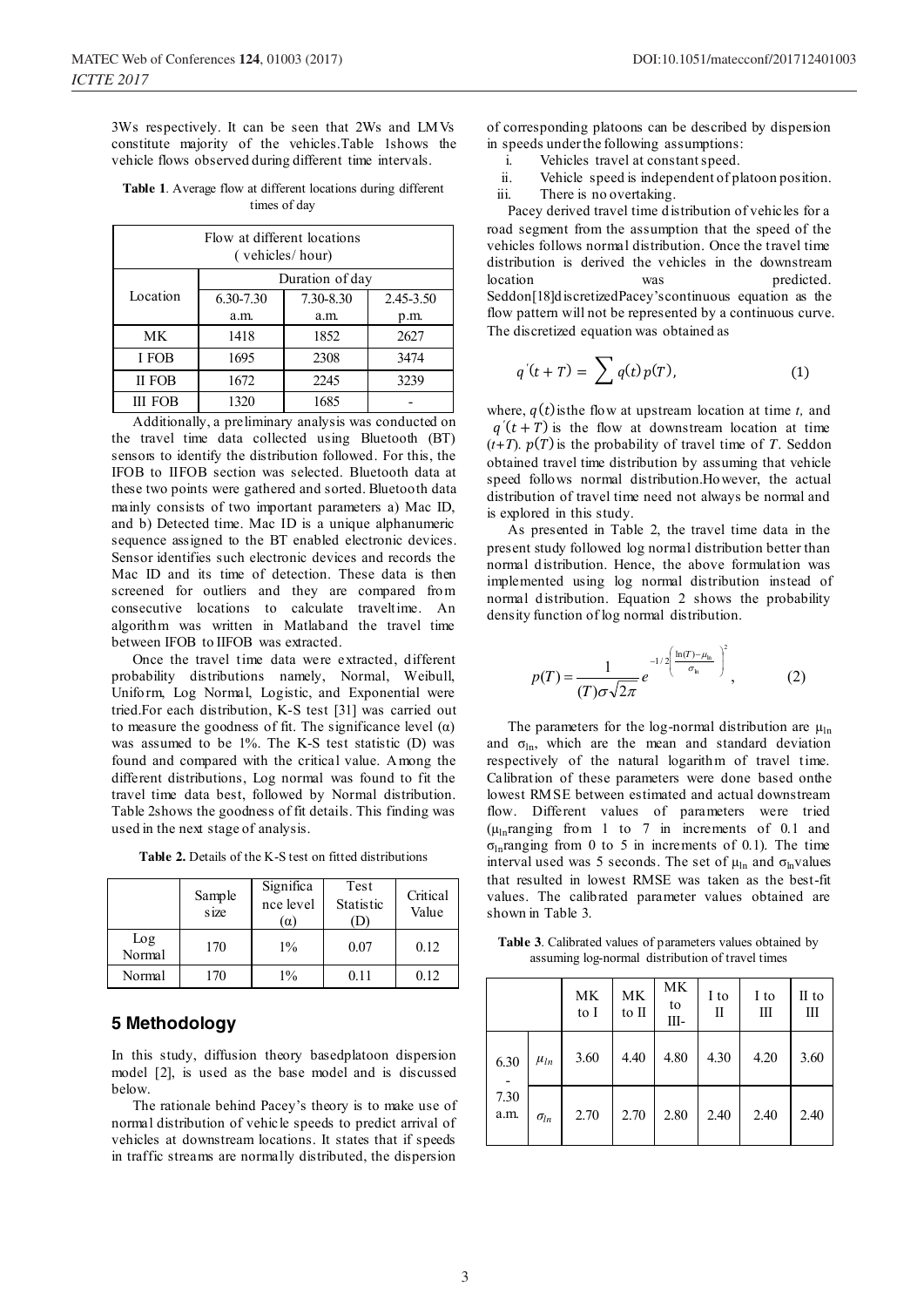| 7.30<br>8.30<br>a.m. | $\mu_{ln}$    | 3.80 | 4.60 | 4.80 | 4.20 | 4.90 | 4.00 |
|----------------------|---------------|------|------|------|------|------|------|
|                      | $\sigma_{ln}$ | 2.70 | 2.90 | 2.80 | 2.00 | 3.00 | 2.10 |
| 2.45<br>3.50         | $\mu_{ln}$    | 4.60 | 5.40 |      | 4.70 |      |      |
| p.m.                 | $\sigma_{ln}$ | 3.00 | 3.10 |      | 2.80 |      |      |

The performance of this model was compared with a model that assumed normal distribution for travel time. The parameters  $\mu_n$  and  $\sigma_n$ , which are the mean and standard deviation of travel times respectively, are the parameters to be calibrated for this model. The same procedure was followed here also. In this case,  $\mu_n$  ranging from 0 to 300 seconds (with 5 seconds increment) and  $\sigma_n$ ranging from 0 to 40 seconds (with increment of 0.1) seconds) were used. For each combination of  $\mu_n$  and  $\sigma_n$ , the RMSE between estimated and actual downstream flow was calculated. The pair of  $\mu_n$  and  $\sigma_n$ that gave the lowest RMSE was taken as the calibrated value. The parameter values obtained are shown in Table 4.

**Table 4**. Calibrated values of parameters values obtained assuming normal distribution of travel times

|              |            | <b>MK</b><br>to I | <b>MK</b><br>to II | <b>MK</b><br>to<br>Ш     | I to<br>П | I to<br>Ш | II to<br>Ш |
|--------------|------------|-------------------|--------------------|--------------------------|-----------|-----------|------------|
| 6.30         | $\mu_n$    | 30.0              | 75                 | 125                      | 70        | 85        | 40         |
| 7.30<br>a.m. | $\sigma_n$ | 14.3              | 14.30              | 17.3<br>$\boldsymbol{0}$ | 11.1      | 9.40      | 10.2       |
| 7.30         | $\mu_n$    | 35.0              | 110                | 120                      | 65        | 125       | 50         |
| 8.30<br>a.m. | $\sigma_n$ | 12.3              | 15.90              | 18.2<br>$\boldsymbol{0}$ | 8.30      | 17.7      | 6.80       |
| 2.45         | $\mu_n$    | 85.0              | 185                |                          | 95        |           |            |
| 3.50<br>p.m. | $\sigma_n$ | 17.8              | 20.50              |                          | 13.9      |           |            |

The calibrated values from Tables 3 and 4were used to predict the downstream flow. Error is calculated in terms of Root Mean Square Error (RMSE). Table 5 tabulates the RMSE observed for different road segments across different time periods.

| Table 5. RMSE values obtained for Lognormal (LN) and |  |
|------------------------------------------------------|--|
| Normal (N) models                                    |  |

|              |        | <b>MK</b><br>to I-<br>FO<br>B | MK<br>to<br>П-<br>FO<br>B | MK<br>to<br>Ш-<br><b>FOB</b> | $I-$<br><b>FOB</b><br>to II-<br><b>FOB</b> | $I-$<br><b>FOB</b><br>to<br>Ш-<br><b>FOB</b> | $II-$<br><b>FOB</b><br>to III-<br><b>FOB</b> |
|--------------|--------|-------------------------------|---------------------------|------------------------------|--------------------------------------------|----------------------------------------------|----------------------------------------------|
| 6.30         | L<br>N | 2.77                          | 3.1                       | 2.56                         | 2.55                                       | 2.55                                         | 3.26                                         |
| 7.30<br>a.m. | N      | 4.21                          | 4.41                      | 3.21                         | 3.31                                       | 3.43                                         | 5.22                                         |
| 7.30         | L<br>N | 3.12                          | 4.24                      | 3.98                         | 3.92                                       | 2.67                                         | 3.89                                         |
| 8.30<br>a.m. | N      | 5.21                          | 6.21                      | 4.99                         | 5.88                                       | 4.12                                         | 5.11                                         |
| 2.45         | L<br>N | 5.1                           | 4.22                      |                              | 3.89                                       |                                              |                                              |
| 3.50<br>p.m. | N      | 6.67                          | 5.78                      |                              | 5.22                                       |                                              |                                              |

From Table 5, it can be seen that for all the cases, model that used log normal travel time distribution performed better than the one that used normal distribution.

#### **5 Summary and Conclusion**

The main objective of this study was to understand the nature of platoon dispersion in a lane less heterogeneous Indian traffic conditions. An urban arterial road stretch in Chennai, India was chosen as the study site. Data were collected by recording videos at four different points of the road. Additionally, travel time data were collected using Bluetooth sensors.Flow datawere extracted at the four locations for three time periods of the day at every 5 sec intervals. Travel time data were analysed to identify the probability distributions it follows using K-S test. Log normal distribution and Normal distribution were found to be bestfits. Methodology used in this study was based onSeddon's model [18]. However, instead of the normal distribution assumed in the original study, the present study used lognormal distribution.The parameters of lognormal distribution were calibrated for the present data. For comparison purpose, normal distribution was also calibrated. It was found that model with log normal distribution performed better in all cases than the one with normal distribution. Though the model employed in this study takes platoon dispersion into account for estimating vehicle arrival, it does not provide any information regarding how external and internal factors impact the dispersion itself. In addition, the methodology can be extended to analyze the arrival profile of different classes of vehicles.

#### **Acknowledgements**